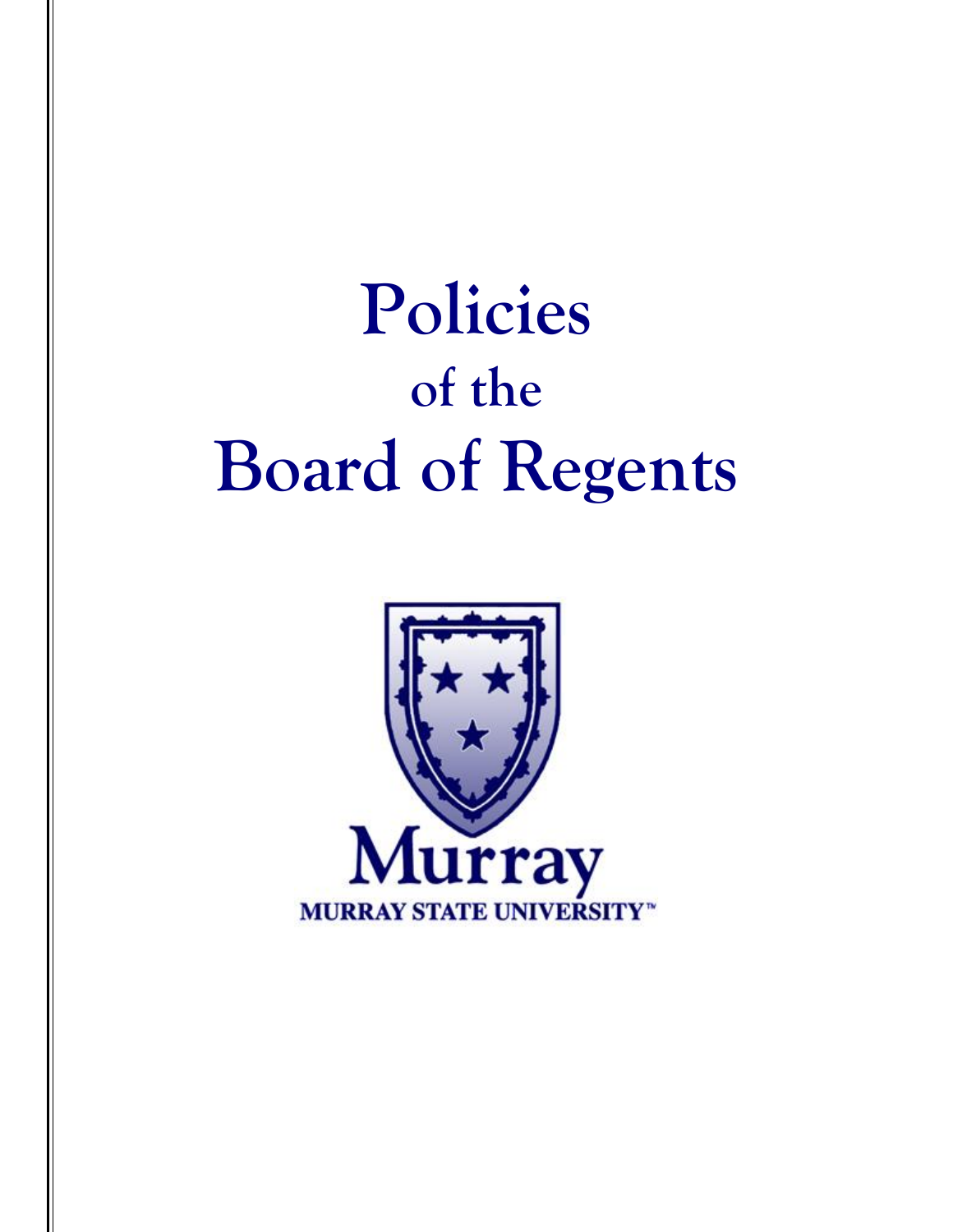# *Section 1* **The Regents**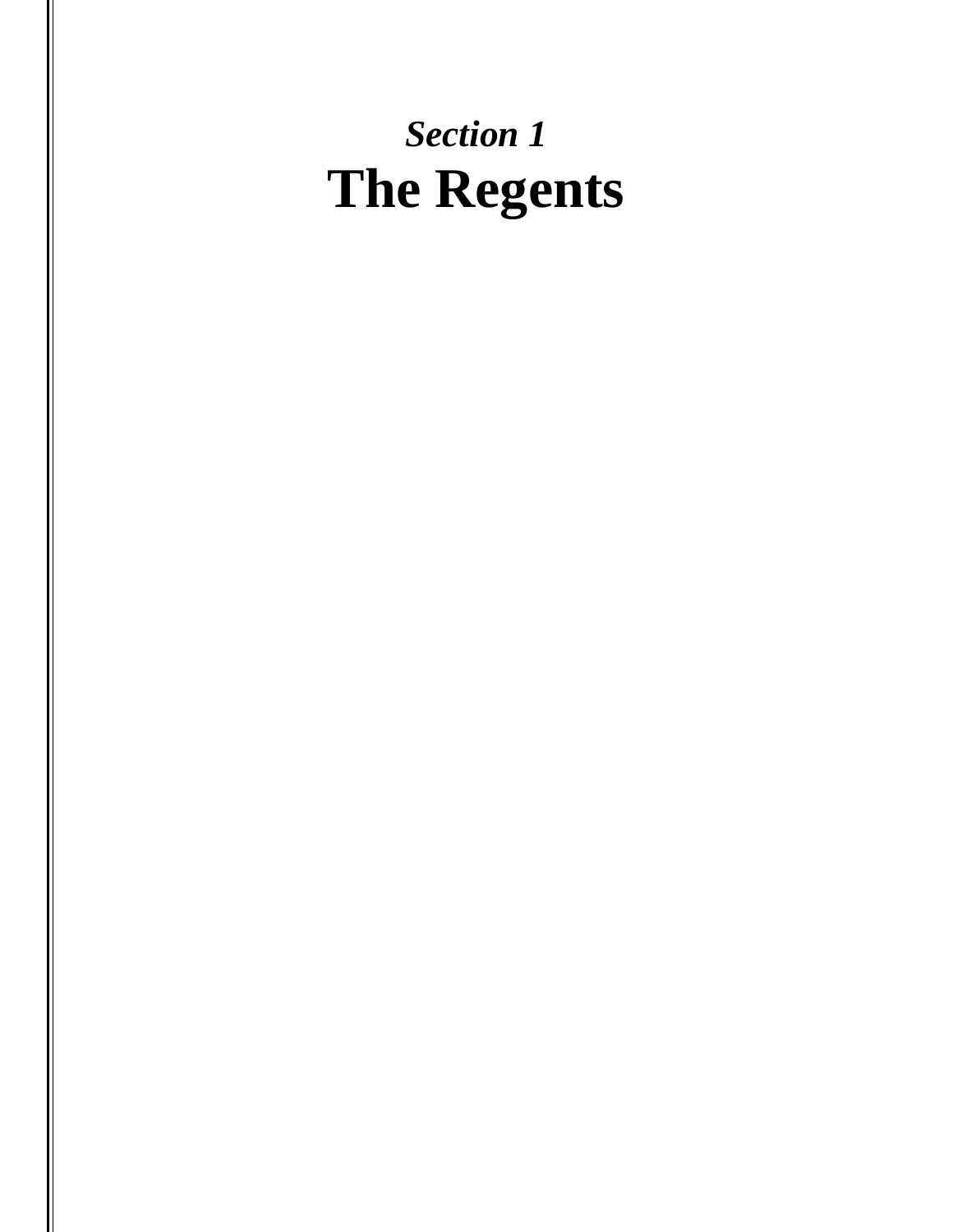

#### **1.1 SUBJECT: BYLAWS OF BOARD OF REGENTS**

| Date Adopted: | November 13, 1982 |
|---------------|-------------------|
| Date Amended: | May 19, 1984      |
| Date Amended: | November 3, 1984  |
| Date Amended: | May 12, 1990      |
| Date Amended: | February 29, 2008 |
| Date Amended: | August 26, 2011   |
| Date Amended: | February 27, 2015 |
| Date Amended: | August 28, 2015   |
| Date Amended: | June 7, 2019      |
|               |                   |

References: Minute Book: 28 Page: 126 Minute Book: 31 Page: 49 Minute Book: 32 Page: 52 Minute Book: 46 Page: 15 Minute Book: Minute Book: Minute Book:

Pertinent sections of Kentucky Revised Statutes Chapters 61, 164 and 164A, commonly called the "Open Meetings" law, "State Universities and Colleges" and "Higher Education Finance," respectively, are set out as APPENDICES to these Bylaws.

A. Officers.

The officers of the Board of Regents shall be comprised of the following and shall have the following duties:

- 1. Chair. The Chair
	- a. Calls special meetings upon written request of the President or any two members of the Board; (KRS 164.340)
	- b. Presides at all meetings; and
	- c. Performs such other functions incidental to the office or as specifically authorized by the full Board.
- 2. Vice Chair. The Vice Chair acts for the Chair when the latter is absent from a meeting.
- 3. Secretary. The Secretary is elected by the Board and need not be a member.
	- a. The Secretary's responsibilities shall include but not be limited to:
		- i. Keeping and preparing of all books, records, and papers belonging to the Board and preparing, under the direction of the Board, all reports and estimates;
		- ii. Preparation of a journal of the proceedings of the Board setting forth an accurate record of votes and actions taken;
		- iii. Preparation and distribution of the agenda for meetings as developed by the President and the Chair;
		- iv. Preparation and distribution of required notices of meetings; and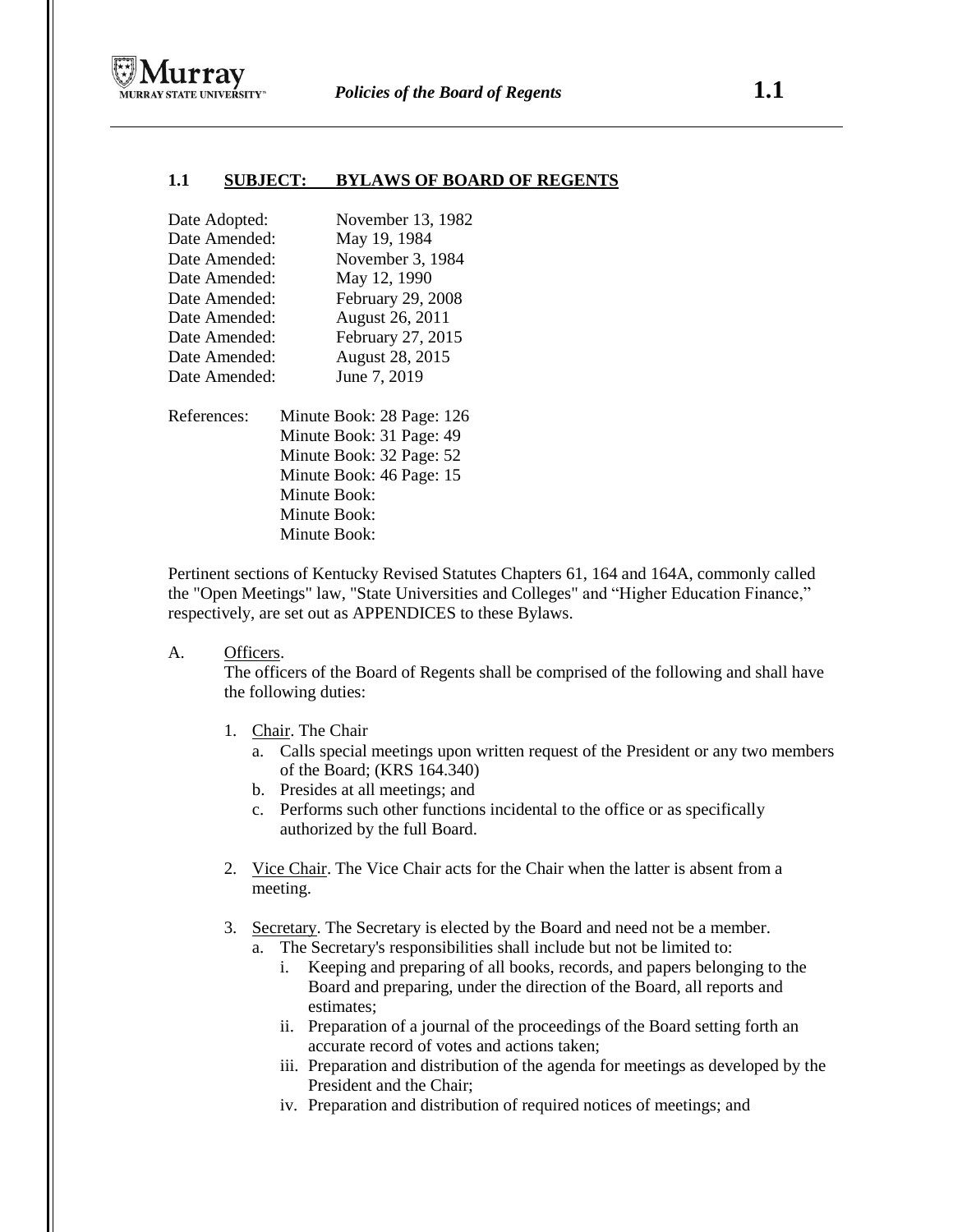- v. Attendance at all meetings and sessions of the Board and certification of compliance with KRS 61.810, 61.815, 61.820, and 61.823
- 4. Treasurer. The Treasurer is appointed by the Board, serves at the pleasure of the Board, and shall not be a member of the Board. (KRS 164.330)

The Treasurer of each Board of Regents shall receive and disburse all money under the control of the Board, perform all acts that pertain to his office under the direction of the Board, and make timely reports of the same to the Board on a schedule established by the Board. (KRS 164.420)

## B. Time and Procedures for Election of Officers.

- 1. All officers shall be elected annually at the spring meeting and shall serve for one year, commencing July 1 following their election.
- 2. A separate election shall be conducted to elect each of the officers: Chair, Vice Chair, and Secretary. Procedural guidelines are as follows:
	- a. The Chair declares that nominations are in order;
	- b. The Chair recognizes each member for the purpose of making a nomination; recognition of members shall be in the same order as the roll call (alphabetical);
	- c. Nominations require no second;
	- d. Any member nominated for any office may withdraw his name from consideration. However, a member nominated will not be recognized for that purpose until all members have had an opportunity to make nominations;
	- e. If after each member has had a roll call opportunity to make a nomination, and only one name has been placed in nomination for that particular office, the Chair shall declare that person elected by unanimous consent; and
	- f. If more than one name is placed in nomination for a particular office, a vote shall be taken. Names shall be voted upon in the same order in which the nomination occurred. The nominee first receiving an absolute majority shall be declared elected.
	- g. An election for Vice Chair and Secretary shall be held at the organizational meeting required within 30 days of the appointment of a new member. (KRS 164.330)
- C. Vacancies.

If the Office of Chair becomes vacant for any reason, the Vice Chair shall assume the Office of Chair and serve in that capacity for the unexpired term. In that event, or if for any other reason the Office of Vice Chair becomes vacant, an election to fill that Office for the unexpired term will be held at the next meeting. In the event both the Chair and the Vice Chair are absent, the member with the longest period of service on the Board will serve temporarily as Chair until such time as elections may be held.

## D. Meetings.

1. Time and Place. Meetings of the Board of Regents and its committees are open to the public unless closed pursuant to the provisions of KRS Chapter 61. Unless otherwise announced, the Board meets on the second floor of Pogue Library on Murray State's campus. The Board shall set a meeting schedule that includes at least four meetings a year. (KRS 164.340) The Board shall meet within thirty days following the appointment of a new member. (KRS 164.340) Special meetings are called by the Chair upon written request of the President or any two members of the Board and at such special meetings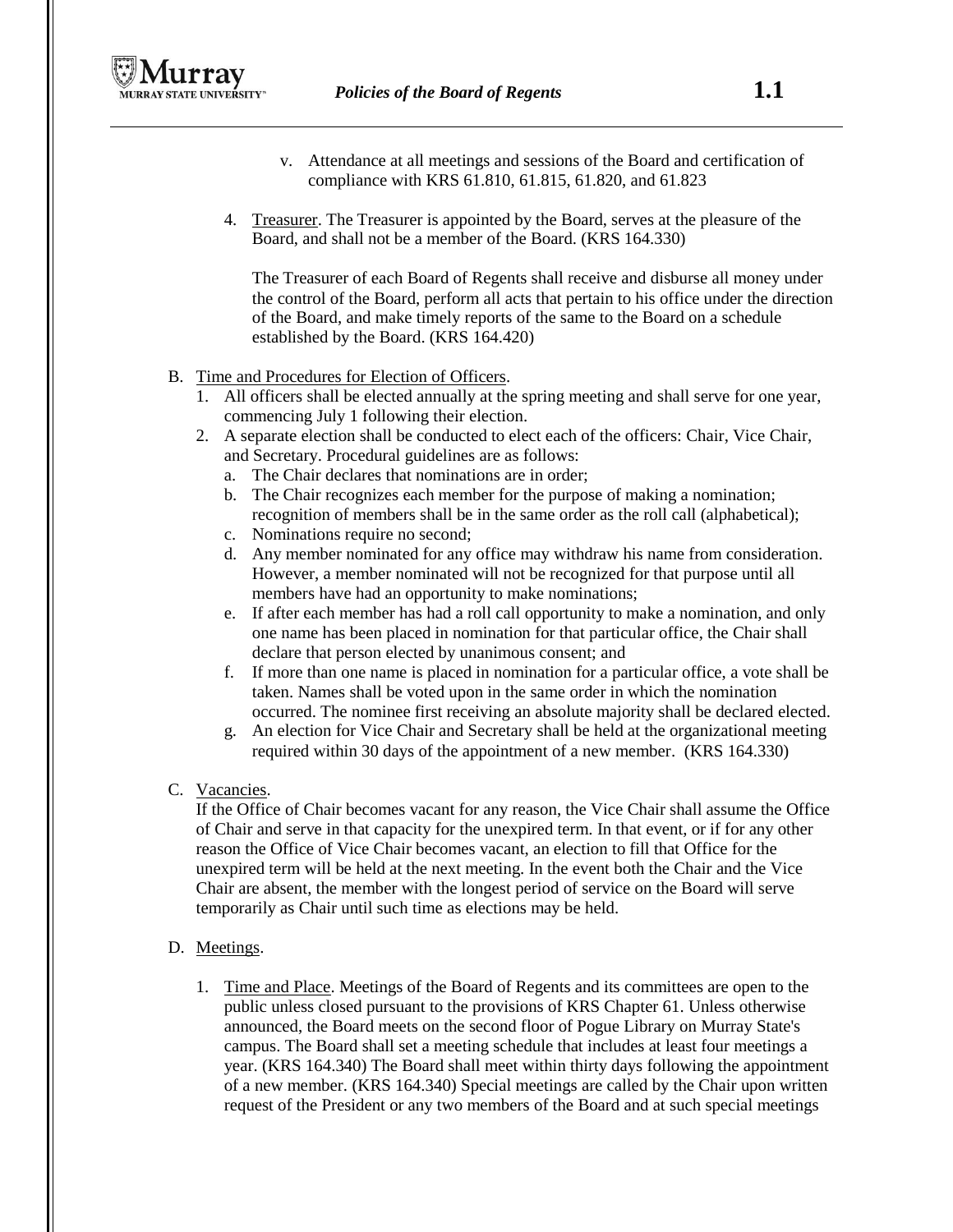

the Board may transact any and all business that it might transact at a regular meeting.

- 2. Closed Sessions. No final action will be taken at any closed session of the Board. However, the Board may from time to time conduct closed sessions for the purposes authorized by KRS 61.810; e.g., engaging in:
	- a. Deliberations on the future acquisition or sale of real property by the University, but only when publicity would be likely to affect the value of a specific piece of property to be acquired for public use or sold by a public agency.
	- b. Discussions of proposed or pending litigation against or on behalf of the University.
	- c. Discussions or hearings which might lead to the appointment, discipline, or dismissal of an individual employee, member or student without restricting that employee's, member's or student's right to a public hearing if requested, provided that this exception is designed to protect the reputation of individual persons and shall not be interpreted to permit discussion of general personnel matters in secret. In conducting any closed session under c. relating to an individual employee or member, the following requirements shall be met:
		- "(1) Notice shall be given in regular open meetings of the general nature of the business to be discussed in closed session, the reason for the closed session, and the specific provision of KRS 61.810 authorizing the closed session;
		- "(2)Closed sessions may be held only after a motion is made and carried by a majority vote in open, public session;
		- "(3) No final action may be taken at a closed session;
		- "(4) No matters may be discussed at a closed session other than those announced prior to convening the closed session."
	- 3. Quorum. A simple majority of the members of the Board (six members) constitutes a quorum for transaction of business. (KRS 164.340)
	- 4. Voting. Each member of the Board casts one vote. Ordinarily, routine Board action is taken by voice vote. However, any member may request a roll call vote on any question. (KRS 164.450) A simple majority of a quorum present and voting is required for any action except where contrary to KRS or these Bylaws. However, a roll call recordation of "yeas" and "nays" will be taken, and a majority of all members of the Board (six members) must vote affirmatively to effect:
		- a. An appropriation of money;
		- b. Making a contract that requires an appropriation or disbursement of money; and
		- c. Employment or dismissal of a teacher. (KRS 164.340)
	- 5. Procedures. The most recent version of *Robert's Rules of Order* shall be observed in conducting the business of the Board of Regents except as these may be modified by regulations adopted by the Board of Regents.

A motion is in order on all substantive proposals to:

- a. Approve or disapprove a proposal;
- b. Postpone consideration (temporarily or indefinitely);
- c. Amend;
- d. Refer to a committee or to the President (with or without instruction); and
- e. Table.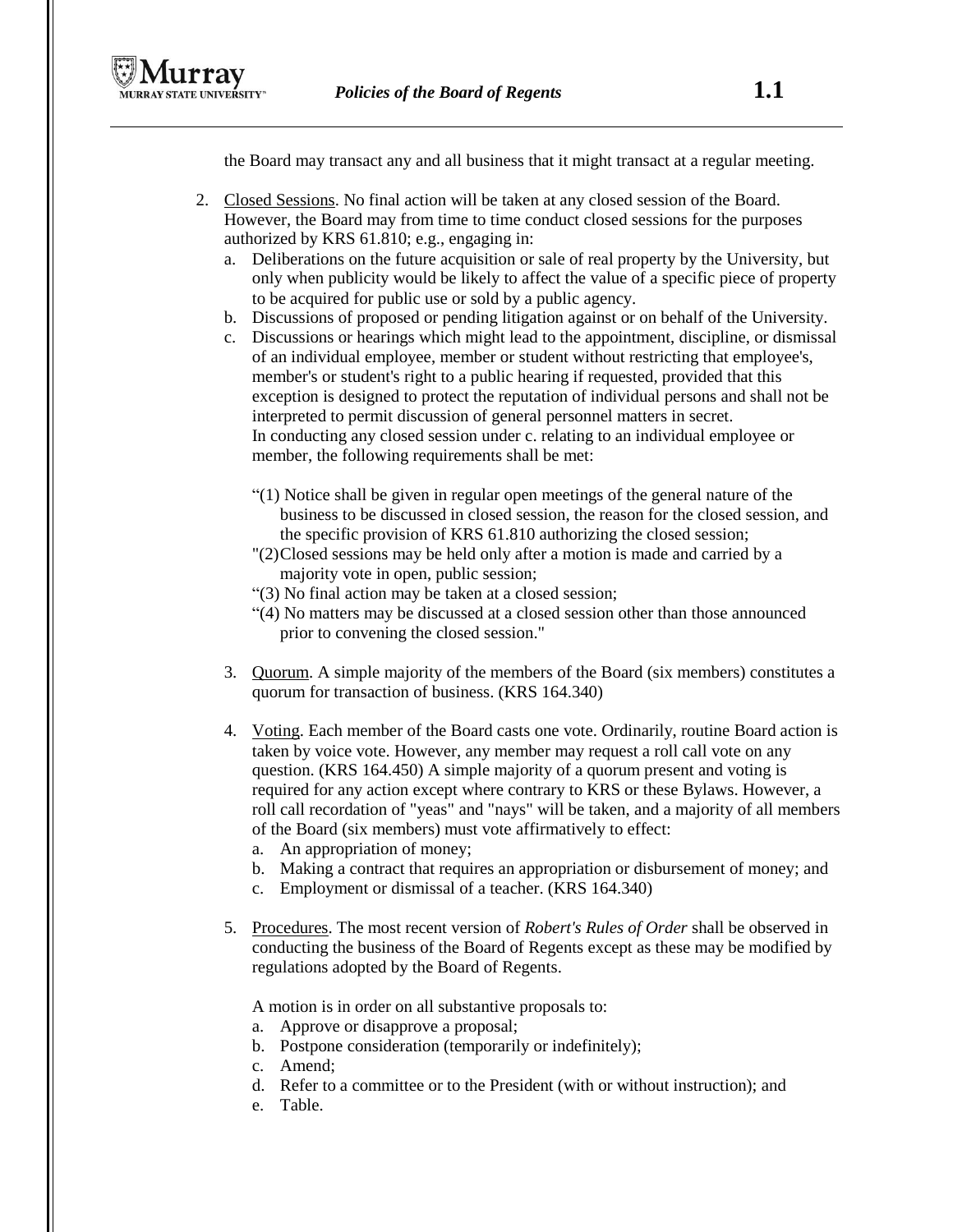

The Chair, with the approval of the Board, may designate a Parliamentarian who may be a member of the faculty. General rules of parliamentary procedures are observed at Board meetings. However, any rule of order may be suspended and official action taken in any manner and in any order agreed upon by an affirmative vote of two/thirds of the members of the Board or if any are absent by a unanimous consent of the members present and voting at a meeting. The Chair, in making his rulings on parliamentary questions, shall refer to and be guided by the most current edition of *Robert's Rules of Order*.

#### E. Committees.

The Chair of the Board shall, at the first regular meeting of the Board of Regents following his election, appoint members of the Board to standing committees of the Board of Regents. In addition, the Chair will appoint members to such special committees as the Board may from time to time deem appropriate. The Chair of the Board and the President of the University are ex-officio members of every Committee, except the President shall be a nonvoting member. The standing committees of the Board of Regents and their duties are:

- 1. Academic Excellence and Scholarly Activities Oversight responsibilities for strategies and initiatives pertaining to academic program approval recommendations, academic policy review (including admission standards), international programs (including study abroad programs) and inter-institutional relationships and agreements.
- 2. Athletics Oversight responsibilities for the strategies and initiatives for athletics and the Athletics Mission, for the fiscal integrity of the program and for ensuring compliance with University policies and procedures as well as with National Collegiate Athletic Association and Ohio Valley Conference requirements.
- 3. Audit and Compliance External audit selection (subject to Board approval), internal audit oversight (in concert with the President) and policy compliance matters, particularly relating to non-discrimination, Title IX and affirmative action issues.
- 4. Buildings and Grounds Oversight responsibilities for strategies and initiatives related to facilities and property, with particular responsibility for major expenditures of capital funds and property acquisition.
- 5. Enrollment Management and Student Success Review and approve student life policies, oversight of enrollment management programs and serving as the "Student Disciplinary Committee" in connection with appeals of student suspension or expulsion for disciplinary reasons.

Pursuant to KRS 164.370, a student suspended or expelled for disciplinary reasons may appeal the decision to the Board of Regents. The appeal will be instituted by the student's presenting a detailed statement of the grounds for appeal to the President of the University no later than five working days after the date of the decision of the University Appeals Board. The President will advise the members of the Board of Regents and refer the appeal to the members of the Student Disciplinary Committee.

The Student Disciplinary Committee will review the appeal. The Student Disciplinary Committee may determine from the statement of appeal that the appeal can be decided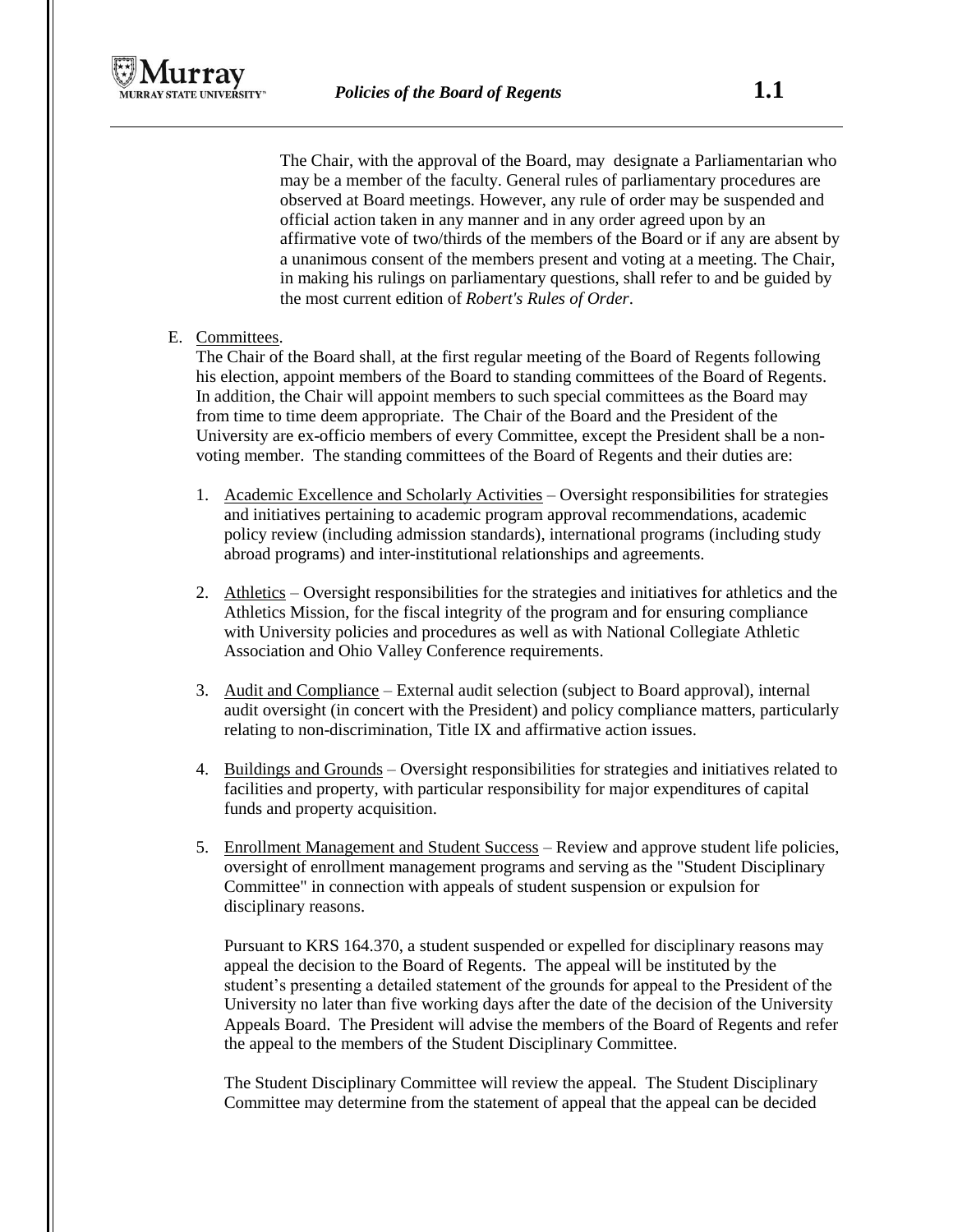

based upon a review of the previous proceedings. In that case, it will afford all parties the opportunity to present arguments, will review the record and the arguments presented, and will submit its recommended outcome to the Board of Regents which may accept or reject the recommendation or determine that a hearing or additional proceedings are warranted. If the Student Disciplinary Committee believes that a hearing or other proceedings are warranted, it will refer the matter to the Board of Regents. The Board will develop its rules of procedure for any matter before it. The final decision in all such appeals will be made by the Board of Regents.

- 6. Finance Fulfill fiduciary responsibilities relative to budget adoption and maintenance, the investment portfolio and other financial matters and recommend appropriate action to the full Board.
- 7. Legislative and Economic Development Oversight responsibilities for strategies and initiatives for governmental relationships with regional, state and federal entities and economic development programs and initiatives.
- 8. Marketing and Community Engagement Oversight responsibilities for strategies and initiatives for University branding and marketing, public relations, publications, alumni affairs, development and community projects, including off-campus centers, public service activities and regional projects.

All Committees whose recommendations have budgetary implications shall report those recommendations to the Finance Committee prior to submission for action to the full Board.

The Board may at any time establish such ad hoc committees as it deems necessary or desirable.

F. Amendments.

Amendments of these Bylaws may be proposed by any member at any duly constituted meeting of the Board but will not be acted upon until the next meeting. Adoption of amendments shall require a vote of a majority of the members.

G. Removal.

Members of the Board are subject to removal and replacement in accordance with Kentucky Revised Statute 63.080 and its provisions, processes and procedures.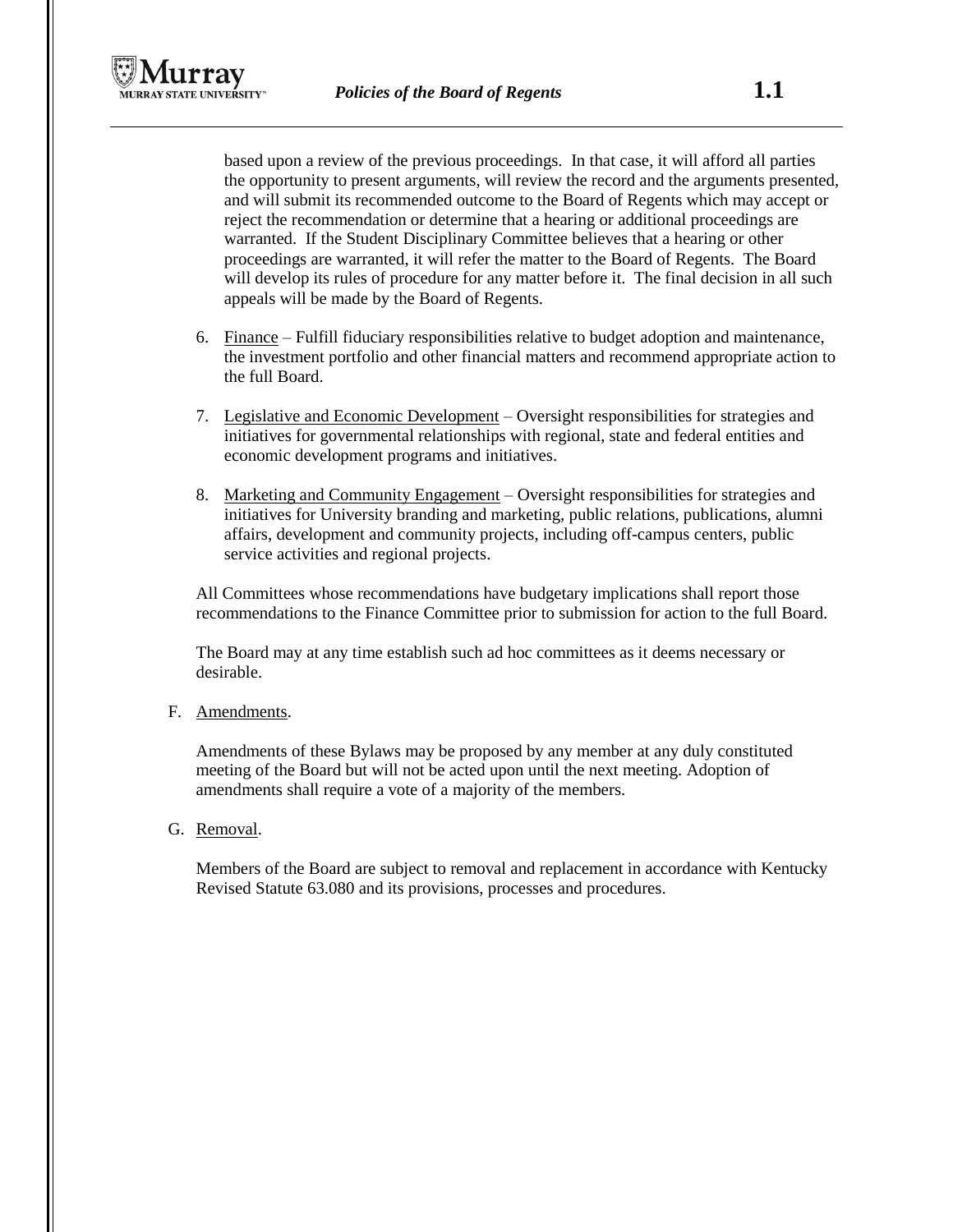

#### **1.2 SUBJECT: FACULTY REGENT VOTING AUTHORITY**

| Date Adopted: | March 18, 1978    |
|---------------|-------------------|
| Date Amended: | February 29, 2008 |

Reference: Minute Book: 21 Page: 169

The Faculty Regent shall have voting authority on all matters coming before the Board, except on matters relating to or entailing issues of individual teaching and research faculty compensation. Included in such exception is the compensation component of appointments, sabbatical leaves, and promotion decisions involving any member of the teaching or research faculty of the rank of assistant professor or above. The prohibition does not extend to general compensation issues, such as consideration of the Annual Budget, which come before the Board.

The Faculty Regent's voting authority extends to all other personnel items related to the teaching and research faculty including the appointments of the President, Vice Presidents, and Deans. While the Faculty Regent may vote on the appointment of these officers, the Regent may not vote on the salary of those individuals who are members of the teaching and research faculty.

The Regent can request that any motion which includes compensation for a particular member of the teaching or research faculty be divided so that the Regent can vote on the acceptable part (e.g., promotion, hire) and not the objectionable part (e.g., salary). Alternatively, the Regent can vote on the motion but must make it clear the vote relates only to the acceptable part and that he/she abstains from salary issues due to the limitations of statute.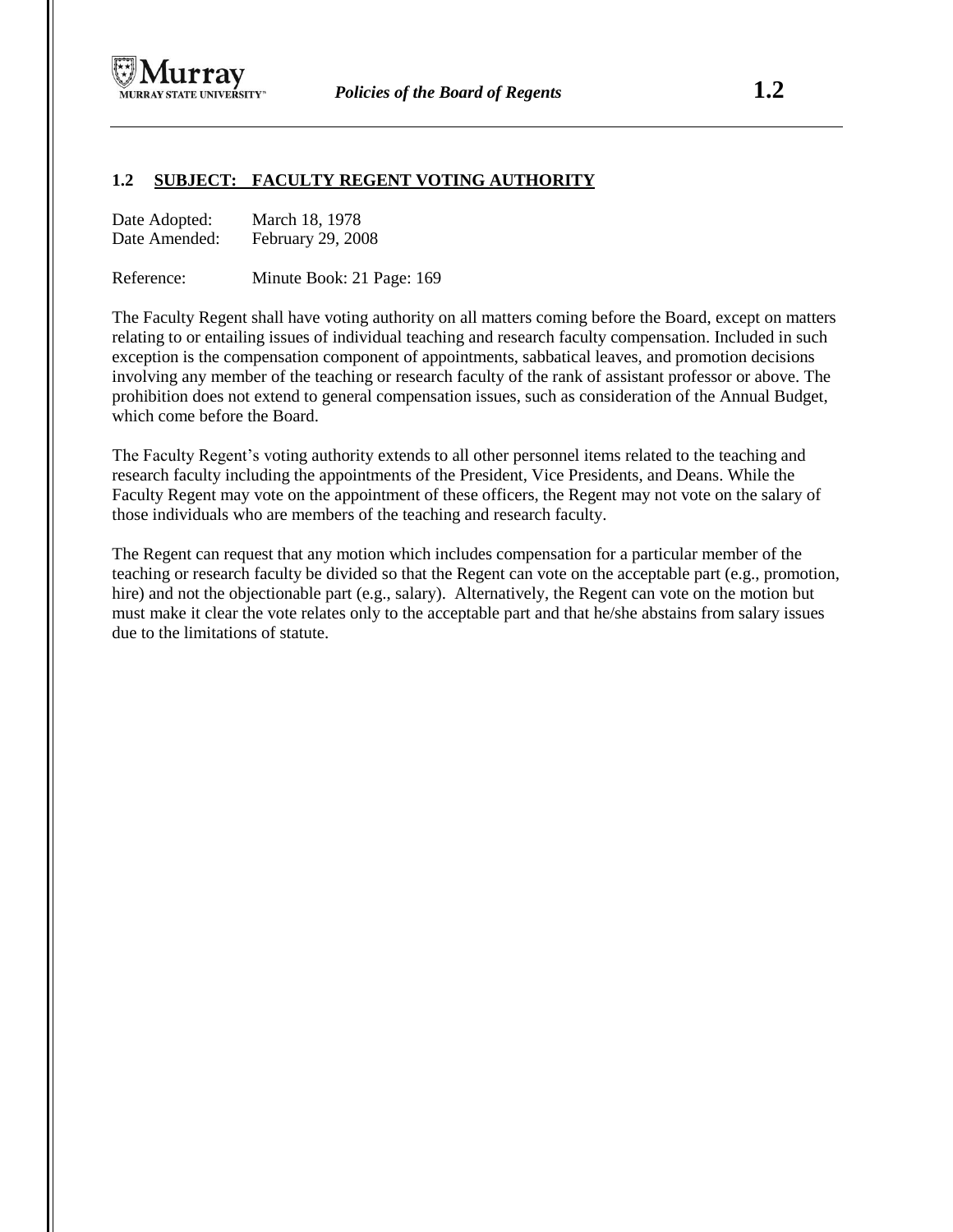

#### **1.3 SUBJECT: DISTRIBUTION OF BOARD MINUTES**

| Date Adopted: | May 8, 1971       |
|---------------|-------------------|
| Date Amended: | February 29, 2008 |

Reference: Minute Book: 15 Page: 403

All Minutes of the Board of Regents shall after their approval by the Board of Regents and upon the direction of the Chair be open to inspection by any citizen according to established procedures for such inspection under existing statutes governing open records and shall be made available online on the University's web site. All Regents shall be provided with approved copies of all Minutes of their actions. Similarly, all other public records, as provided by Kentucky Revised Statutes, shall be made available to the public in accordance with those statutes.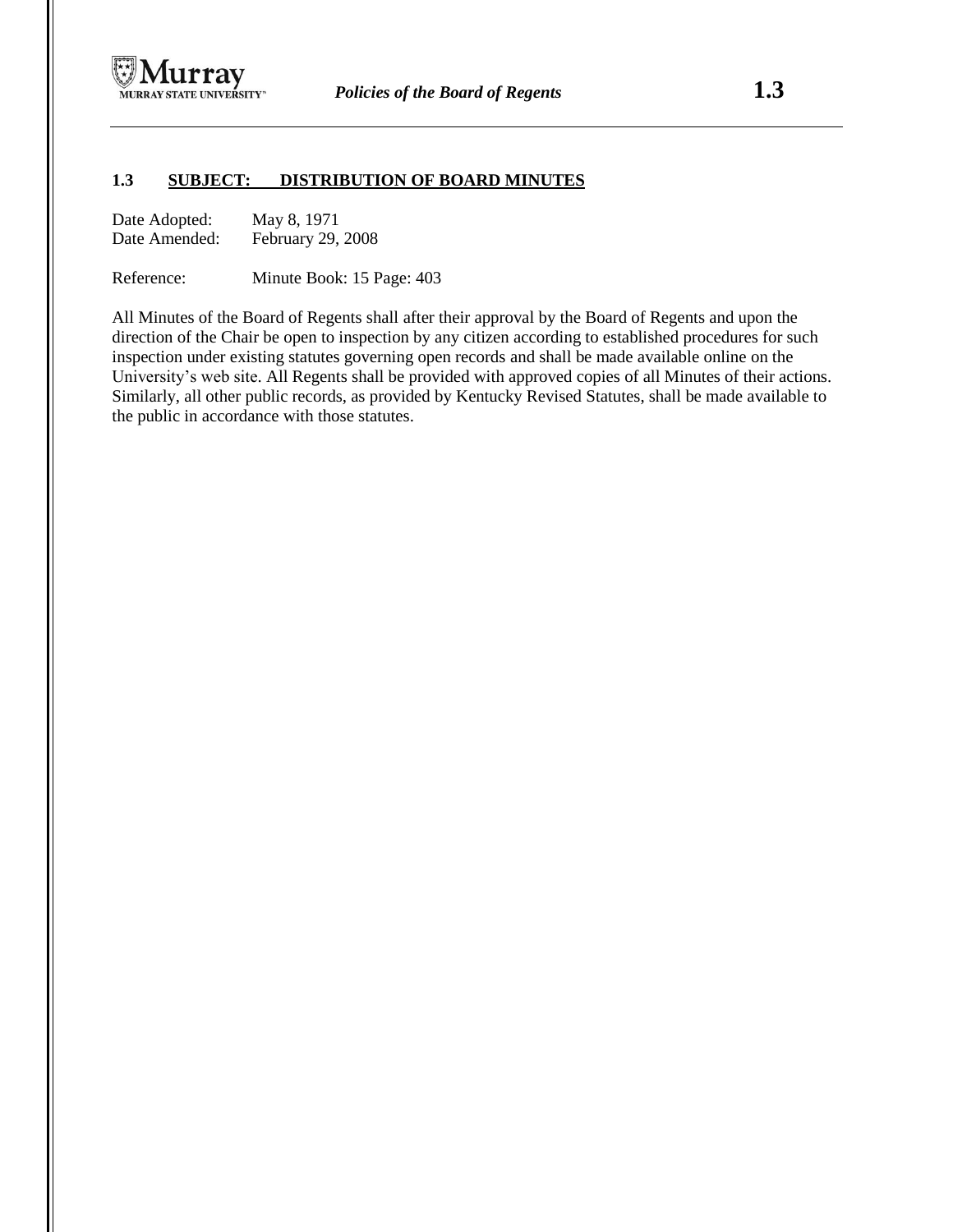

#### **1.4 SUBJECT: ATHLETIC TICKETS**

| Date Adopted: | October 7, 1983   |
|---------------|-------------------|
| Date Amended: | February 29, 2008 |

Reference: Minute Book: 30 Page: 244

#### **TICKETS TO ATHLETIC EVENTS FOR BOARD OF REGENTS**

The policy of the Board of Regents with respect to the attendance of Board members at athletic events is as follows:

- A. That there be established a joint committee to be composed of the members of the Athletic Committee of the Board of Regents, together with the Athletic Director and the Associate Athletic Director for External Affairs. This committee shall be empowered to make a determination as to the availability of seats on a year-to-year basis and shall further be empowered to make allocations of seats to current and future members of the Board of Regents, said seats not to exceed four (4) in number for any individual member of the Board, but may be less as circumstances dictate.
- B. As to past members of the Board of Regents who are currently receiving seating at athletic events, the Committee is authorized and empowered to continue such arrangements if it be deemed in the best interest of the University, taking into consideration all relevant factors which shall include, but not be limited to, the desirability of the University maintaining continuous contact with past members of the Board of Regents, and the availability of seating.
- C. The Committee will report its determinations annually to the full Board at its fall meeting.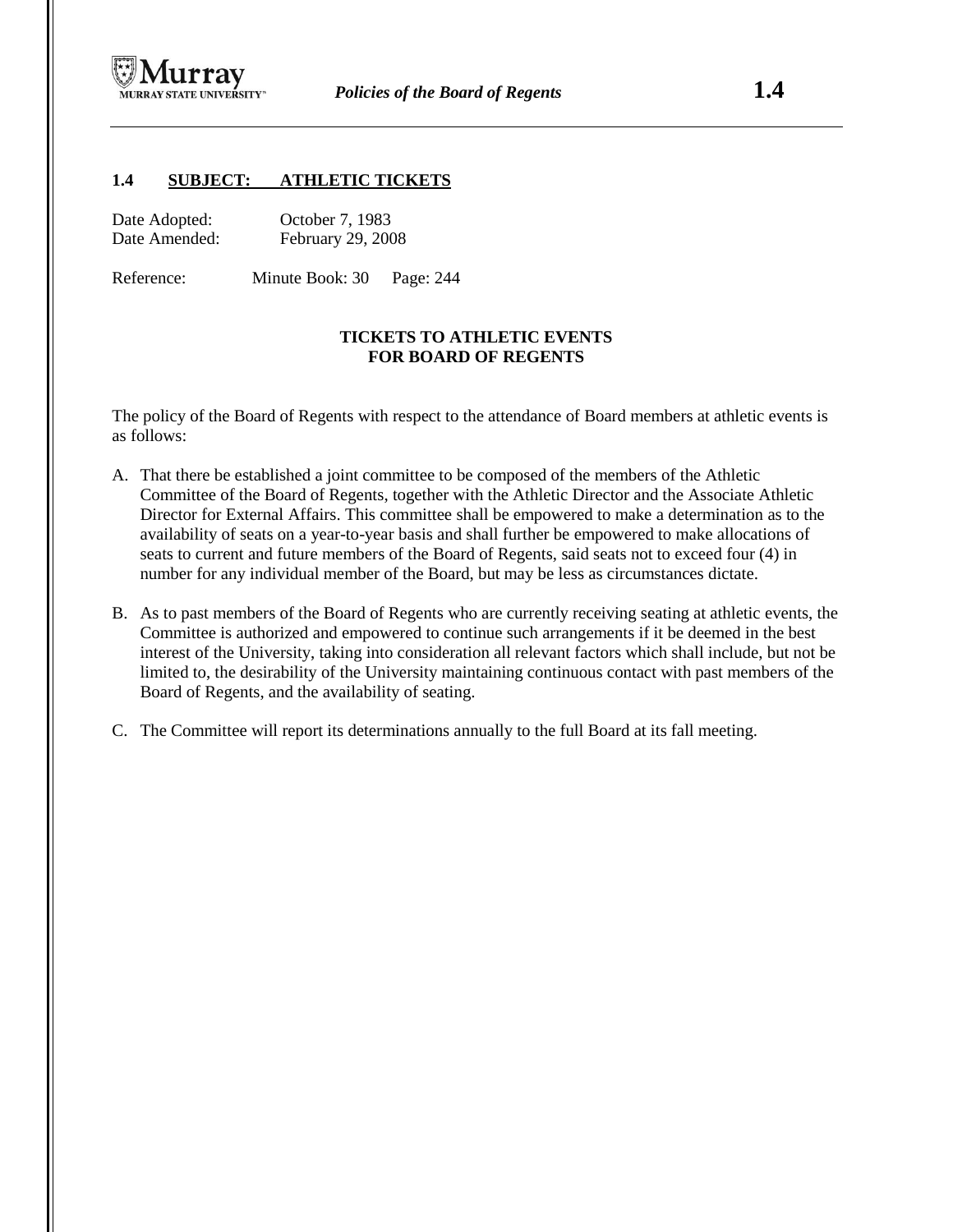

# **1.5 SUBJECT: MEMBER OF ASSOCIATION OF GOVERNING BOARDS OF UNIVERSITIES AND COLLEGES**

| Date Adopted:                                                  | August 4, 1972                                         |                       |
|----------------------------------------------------------------|--------------------------------------------------------|-----------------------|
| Membership Terminated:<br>Membership Renewed:<br>Date Amended: | November 14, 1992<br>January 2007<br>February 29, 2008 |                       |
| Reference:<br>Reference:                                       | Minute Book: 16<br>Minute Book: 53                     | Page: 158<br>Page: 28 |

That the Board of Regents of Murray State University shall be a member of the Association of Governing Boards of Universities and Colleges.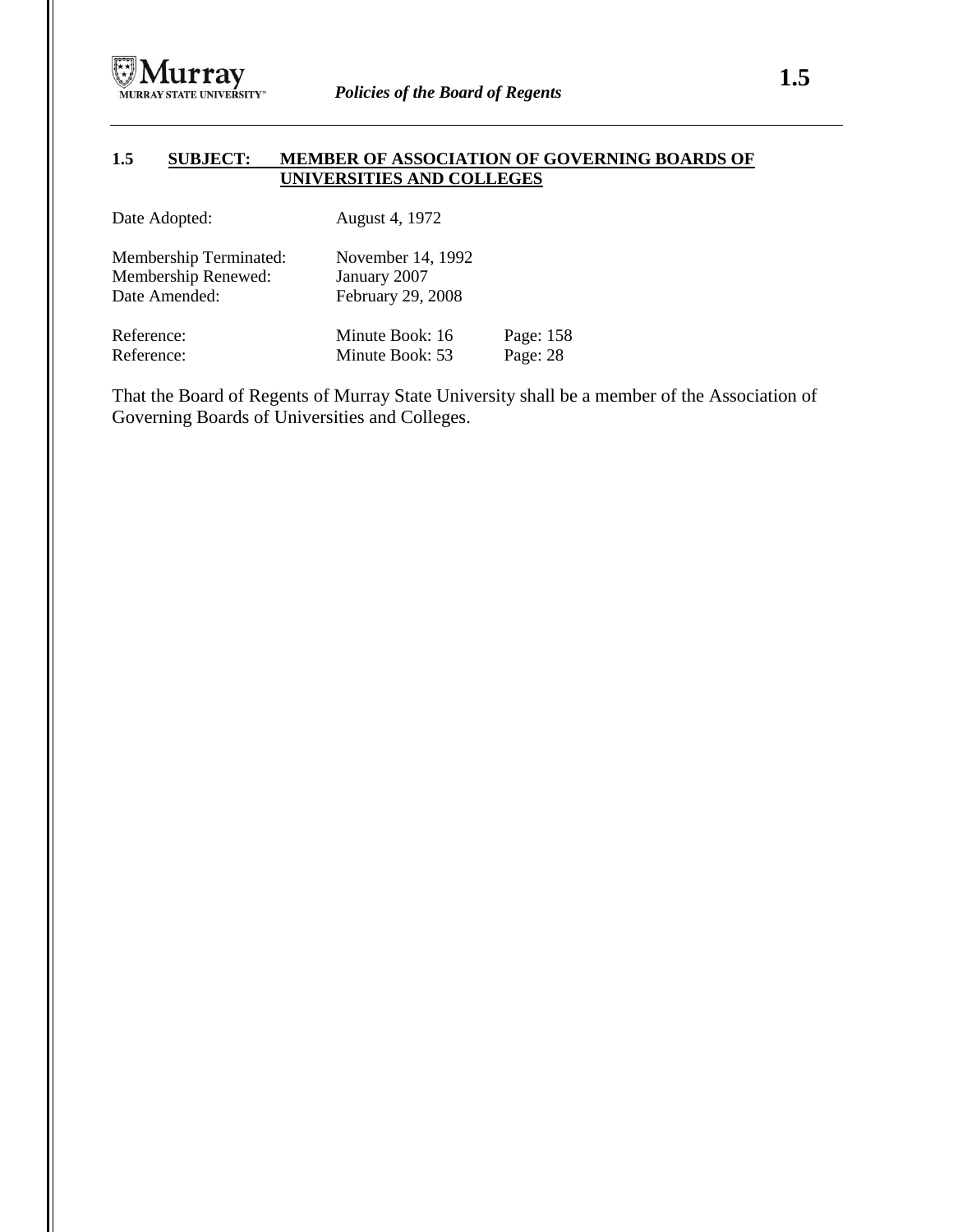

# **1.6 SUBJECT: REQUIRED TRAVEL**

Date Adopted: February 27, 2015

Reference: Minute Book: Page:

# **REQUIRED TRAVEL FOR MEMBERS, FOR BOARD OF REGENTS**

All necessary Board travel shall be paid and reimbursed in accordance with Kentucky Revised Statute 164.330. Travel expenses incurred to attend scheduled Board of Regents' meetings and Council on Postsecondary Education Trusteeship Conference will be submitted to the President's Office for payment. Travel expenses for the Chair and one additional Board member, designated by the Chair, to attend the annual Association of Governing Board Trusteeship Conference will be submitted to the President's Office for payment. All other Board-related travel will require written approval from the Board Chair or (in the absence of the Board Chair) the Finance Committee Chair prior to actual travel.

A copy of expense documentation for which reimbursement is sought will be provided to the Board Chair or the Finance Committee Chair for review and approval before payment is processed through the President's Office. Expenses related to the Board Chair will be submitted to the Chair of the Finance Committee. The President of the University will review all documents only to ensure internal procedures are followed properly in order to execute each payment.